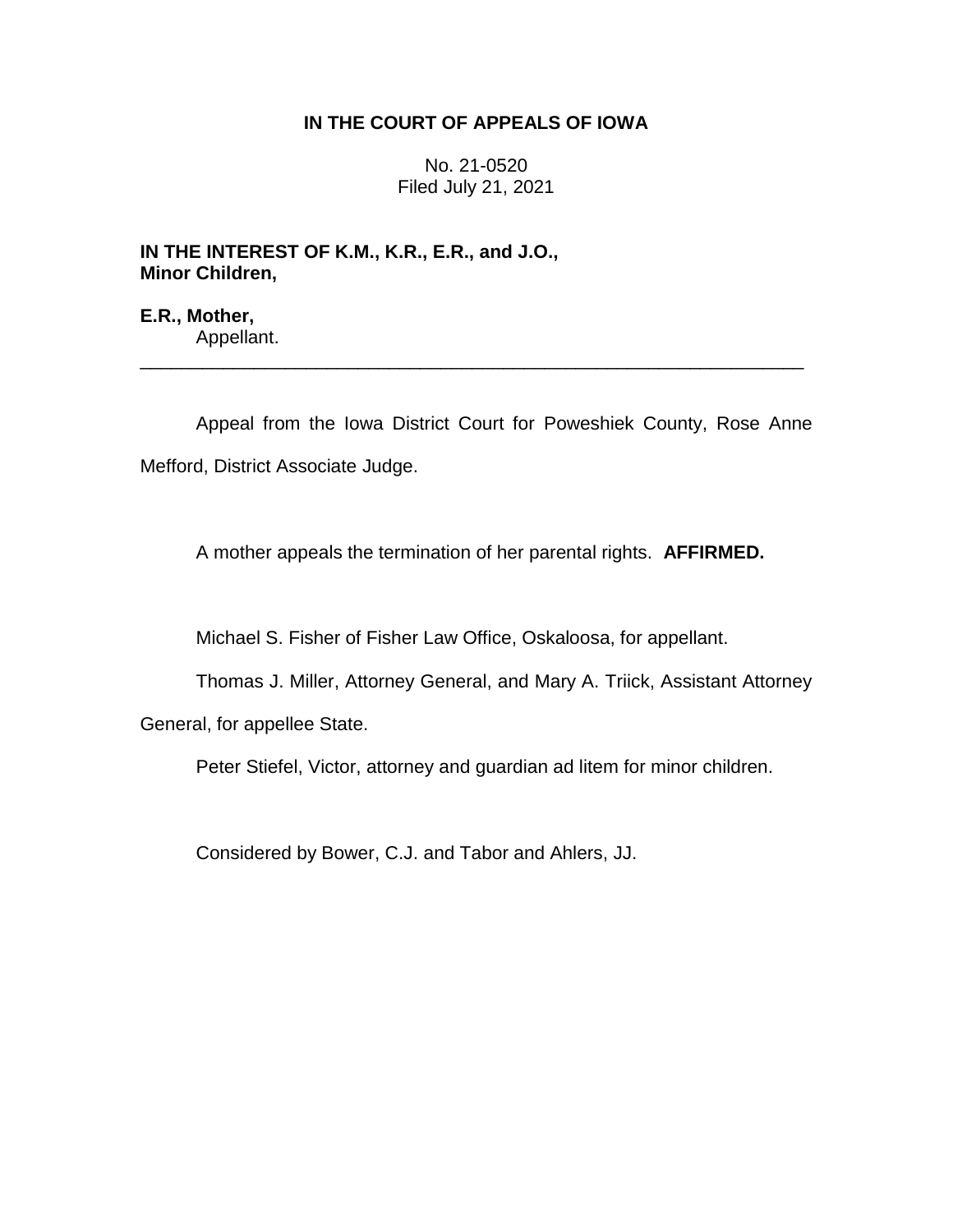**AHLERS, Judge.**

 $\overline{a}$ 

The mother of E.R., born in 2012; J.O., born in 2013; K.R., born in 2014; and K.M., born in 2017, appeals the termination of her parental rights. The children were removed from the mother's care in March 2019 due to concerns the mother was using methamphetamine and marijuana and she had recently left two of the children in the sole care of a registered sex offender. The children were later adjudicated in need of assistance. After a hearing in October 2020, the court terminated the mother's parental rights under Iowa Code section 232.116(1)(f), (h), and (*l*) (2020). 1 The mother appeals.

"We review proceedings terminating parental rights de novo." *In re A.S.*, 906 N.W.2d 467, 472 (Iowa 2018) (quoting *In re A.M.*, 843 N.W.2d 100, 110 (Iowa 2014)). "We are not bound by the juvenile court's findings of fact, but we do give them weight, especially in assessing the credibility of witnesses." *Id.* (quoting *In re D.W.*, 791 N.W.2d 703, 706 (Iowa 2010)).

First, the mother challenges the statutory grounds for termination. In doing so, she only argues the State did not prove the children could not be returned to her custody. Whether the children can be returned to the parent's custody at the time of the termination hearing is an element of Iowa Code section 232.116(1)(f)<sup>2</sup>

<sup>&</sup>lt;sup>1</sup> The juvenile court also terminated the parental rights of the father of K.R and E.R. He does not appeal. The court placed J.O. and K.M. with their respective fathers and did not alter these fathers' parental rights.

<sup>&</sup>lt;sup>2</sup> Under section 232.116(1)(f), the juvenile court may terminate parental rights if it finds all of the following:

<sup>(1)</sup> The child is four years of age or older.

<sup>(2)</sup> The child has been adjudicated a child in need of assistance pursuant to section 232.96.

<sup>(3)</sup> The child has been removed from the physical custody of the child's parents for at least twelve of the last eighteen months, or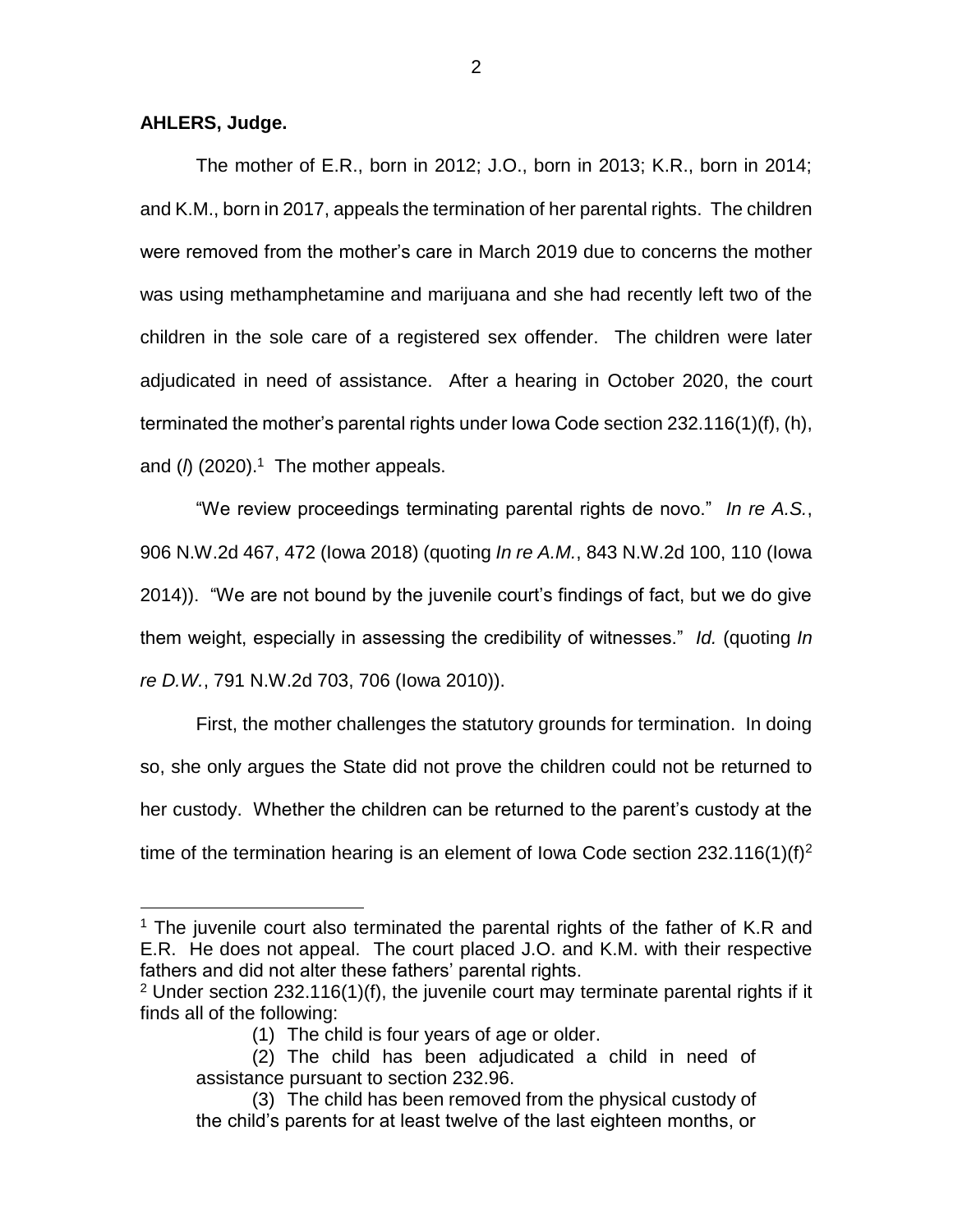and (h). 3 *See D.W.*, 791 N.W.2d at 707 (interpreting the statutory language "at the present time" to mean "at the time of the termination hearing"). Either paragraph (f) or (h) applies to each of the four children depending on age. While return to custody is also an element of the remaining ground for termination, section 232.116(1)(*l*), we choose to analyze the statutory grounds only under section 232.116(1)(f) and (h). *See id.* ("On appeal, we may affirm the juvenile court's termination order on any ground that we find supported by clear and convincing evidence.").

The mother points to her progress, especially her participation in mentalhealth and substance-abuse treatment, as evidence the children could be returned to her care. The mother asserts she last used methamphetamine on June 6, 2020, and last used marijuana on August 19. She also testified she first became "really engaged" in treatment in August. While we commend the mother on her progress, it is simply too little, too late. A June 26, 2019 substance-abuse evaluation noted

 $\overline{a}$ 

for the last twelve consecutive months and any trial period at home has been less than thirty days.

<sup>(4)</sup> There is clear and convincing evidence that at the present time the child cannot be returned to the custody of the child's parents as provided in section 232.102.

 $3$  Under section 232.116(1)(h), the juvenile court may terminate parental rights if it finds all of the following:

<sup>(1)</sup> The child is three years of age or younger.

<sup>(2)</sup> The child has been adjudicated a child in need of assistance pursuant to section 232.96.

<sup>(3)</sup> The child has been removed from the physical custody of the child's parents for at least six months of the last twelve months, or for the last six consecutive months and any trial period at home has been less than thirty days.

<sup>(4)</sup> There is clear and convincing evidence that the child cannot be returned to the custody of the child's parents as provided in section 232.102 at the present time.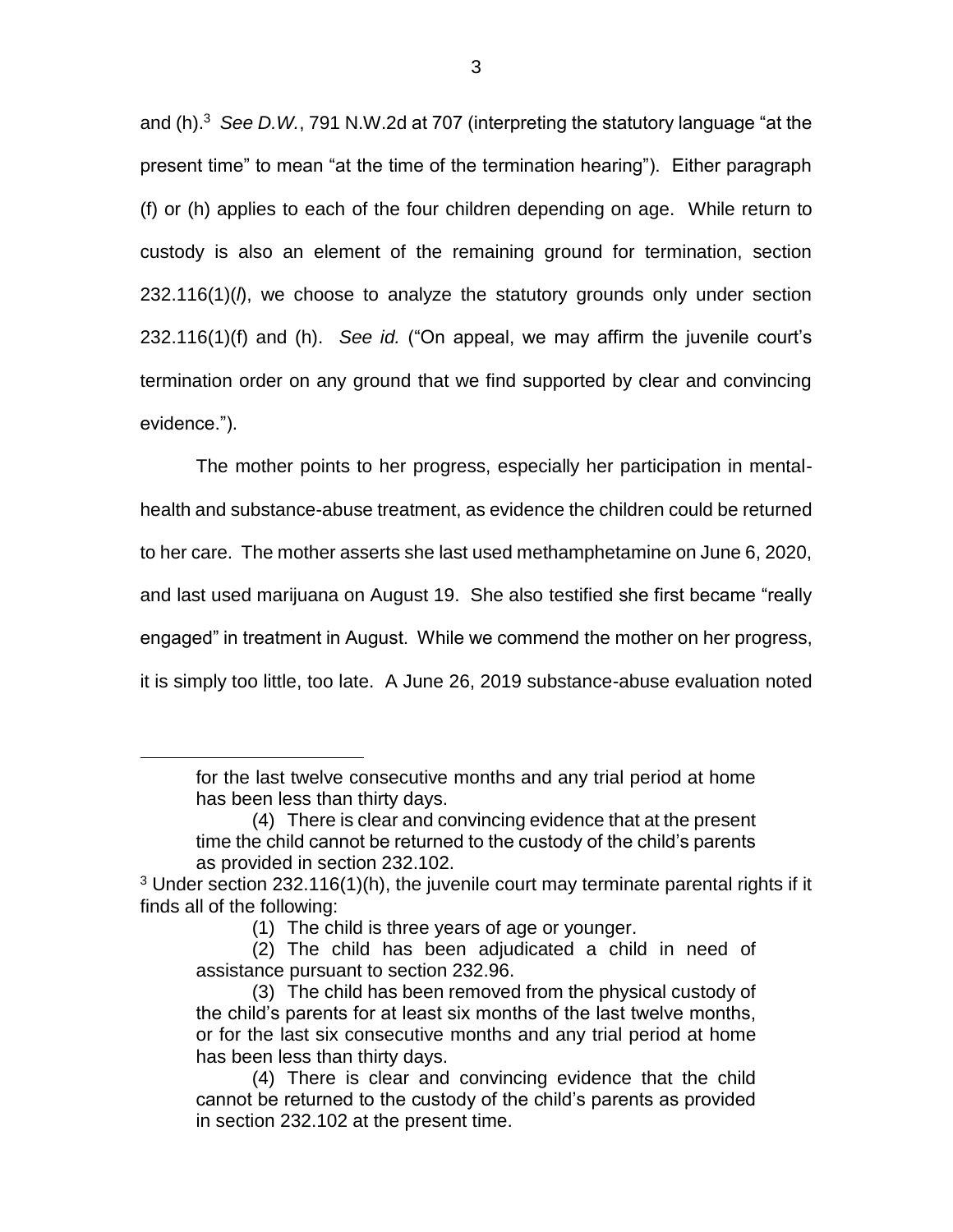the mother's long-standing substance-abuse issues and found she has severe cannabis use disorder and severe amphetamine use disorder. Removal—due in part to the mother's substance abuse—occurred in March 2019, over one year before the mother ceased her substance use and "really engaged" in treatment. Her marijuana use even continued for about two months after she recently learned she is pregnant. The mother's Iowa Department of Human Services (DHS) worker testified the mother is still "in the contemplation stage" of recovery and "doesn't know whether or not she wants to be sober." Even if we accept the mother's testimony about her treatment and sobriety, she had only shown about two months of progress at the time of the termination hearing. This is not enough to overcome the mother's documented substance-abuse issues. *See In re C.B.*, 611 N.W.2d 489, 495 (Iowa 2000) ("A parent cannot wait until the eve of termination, after the statutory time periods for reunification have expired, to begin to express an interest in parenting."). We agree the children cannot be returned to the mother's custody and find the statutory grounds for termination satisfied. *See* Iowa Code § 232.116(1)(f), (h).

Second, the mother argues she should have been given an additional six months to work toward reunification. *See id.* §§ 232.104(2)(b), 232.117(5) (permitting the juvenile court to enter a permanency order giving the parents an additional six months to work toward reunification if the juvenile court decides not to terminate parental rights). The mother again points to her progress as warranting an additional six months. However, in order to grant an extension of six months, the court must be able to "enumerate the specific factors, conditions, or expected behavioral changes which comprise the basis for the determination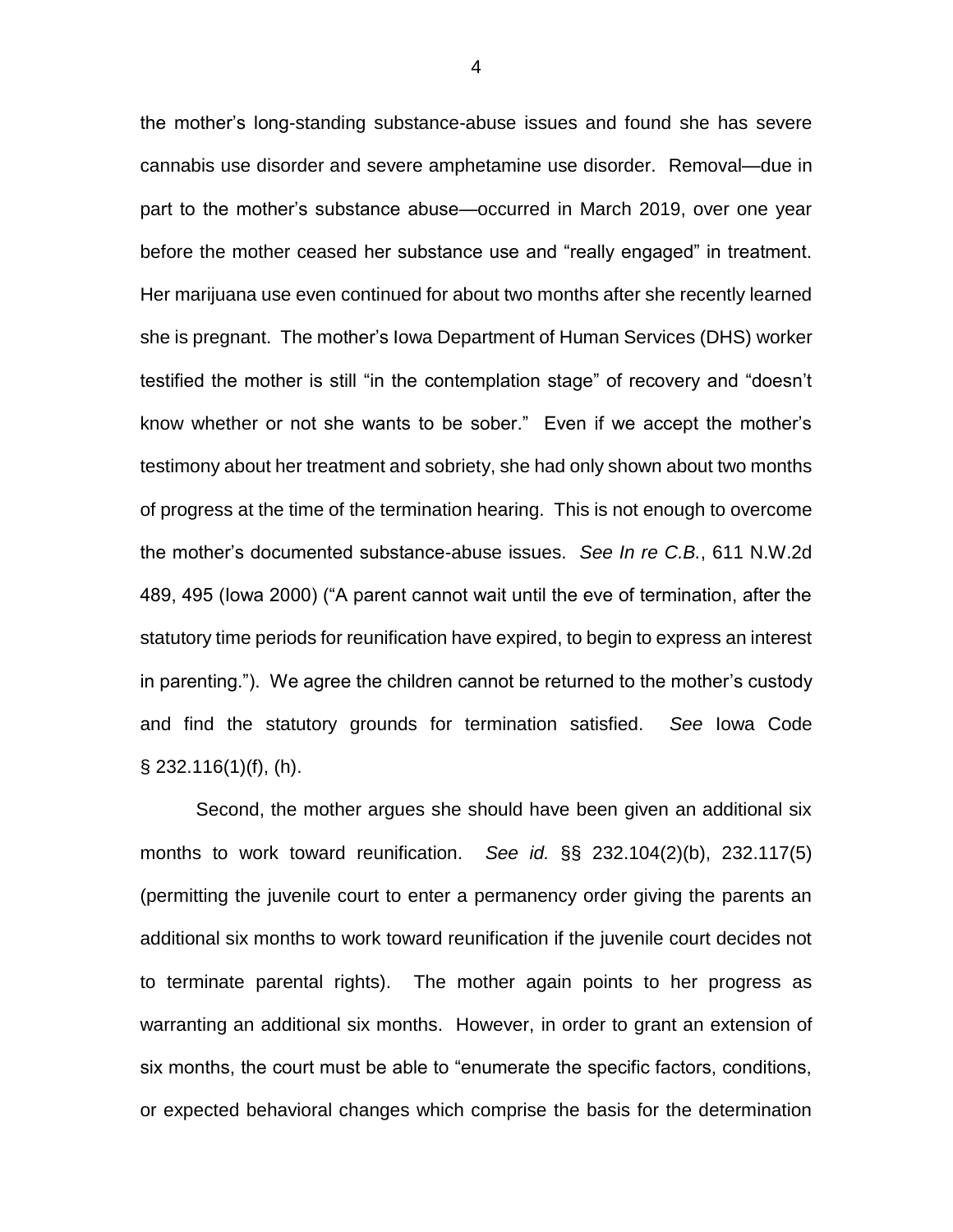that the need for removal of the child from the child's home will no longer exist at the end of the additional six-month period." *Id*. § 232.104(2)(b). As explained above, the mother made little progress on her long-standing substance-abuse issues until about two months prior to the termination hearing. Her late progress does not convince us the need for termination will no longer exist after an additional six months. *See In re D.M.*, 516 N.W.2d 888, 891 (Iowa 1994) (finding efforts "of very recent origin" to be an unpersuasive "eleventh hour attempt to prevent termination"); *In re K.A.*, No. 20-0979, 2020 WL 5946114, at \*2 (Iowa Ct. App. Oct. 7, 2020) (same). Furthermore, we note the mother already received a sixmonth extension at a previous permanency hearing and did not use the time to make adequate progress. On our de novo review, we agree the mother was not entitled to an additional six months to work toward reunification.

Third, the mother argues termination is not in the children's best interests, again pointing to her progress. The primary concerns for a child's best interests are the "child's safety and the need for a permanent home." *In re J.E.*, 723 N.W.2d 793, 801 (Iowa 2006) (Cady, J., concurring specially). As explained above, the mother's progress on her long-standing substance-abuse issues is too little, too late. After more than eighteen months of DHS involvement, the mother can only show progress for the two months prior to the termination hearing. We are not convinced the mother can provide a safe and permanent home for the children on a long-term basis, and it is not in the children's best interests to avoid termination based on the hope she can do so in the future. *See In re D.S.*, 806 N.W.2d 458, 474 (Iowa Ct. App. 2011) ("We will not gamble with [the children's] future by asking

5